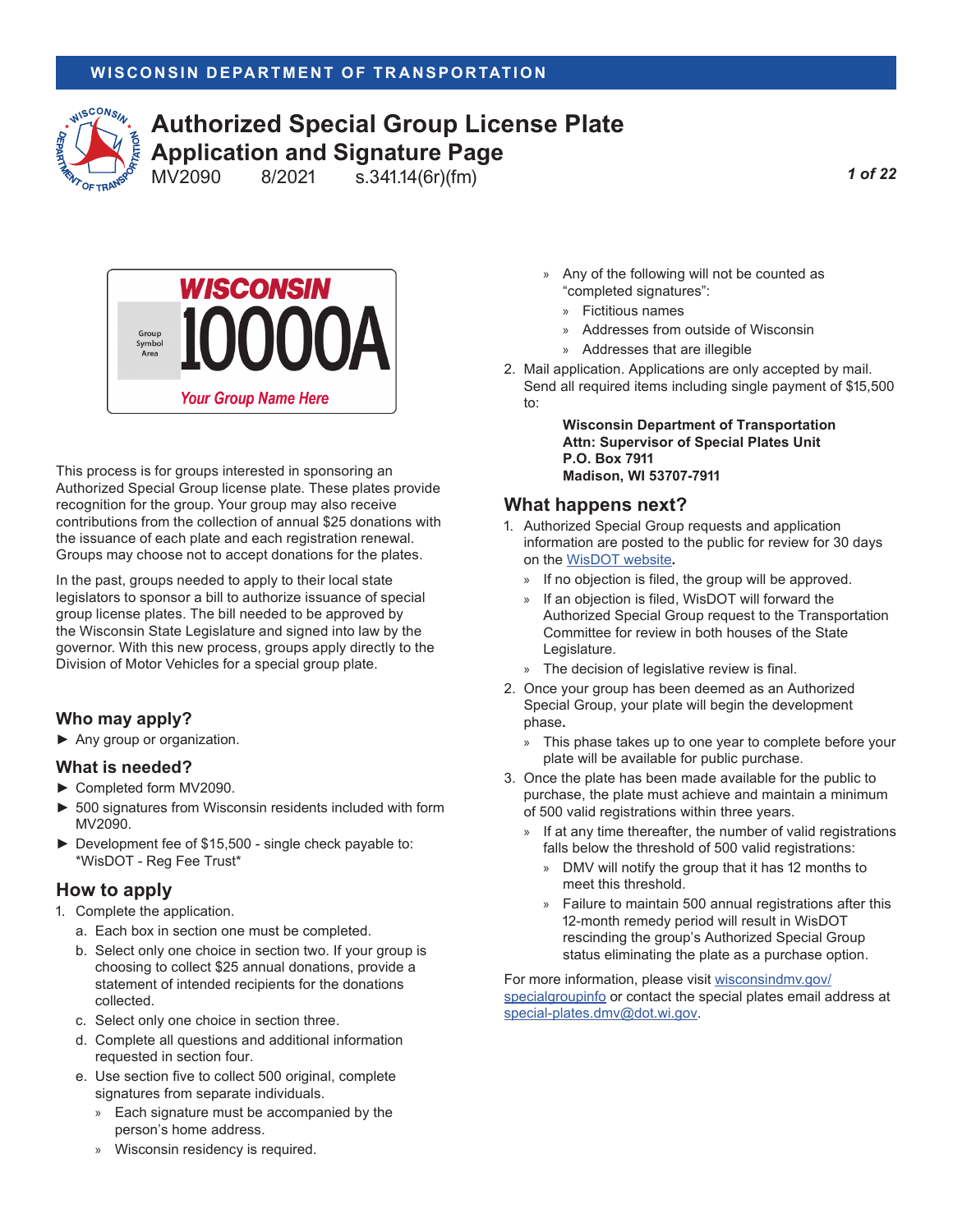Wisconsin Department of Transportation MV2090

#### **Section 1 - Organization/Group Information**

Organization/Group Name

#### Street Address

| City                 | State                                | <b>ZIP Code</b> |
|----------------------|--------------------------------------|-----------------|
| <b>Contact Name</b>  | (Area Code) Daytime Telephone Number |                 |
| <b>Email Address</b> | Website                              |                 |

Purpose of Group (attach additional page if needed)

#### **Section 2 - Donations**

Please check one below:

Our group plate is for recognition only and we **do not** wish to collect **annual donations**

 Our group would like to **collect \$25 donations** for each license plate upon purchase and for each registration renewal thereafter – Please list the recipients of the donations received:

#### **Section 3 - Who May Purchase Your Plate?**

Please check one below:

Any Wisconsin motorist

 Only members of our group *(Note: If plate sales will be limited only to members of the authorized group, the group will be required to provide the plate applicants with written permission to purchase.)*

|        | <b>Section 4 - Additional Information</b> |                                                                                                                                                                                                                       |  |  |  |  |
|--------|-------------------------------------------|-----------------------------------------------------------------------------------------------------------------------------------------------------------------------------------------------------------------------|--|--|--|--|
| YES NO |                                           |                                                                                                                                                                                                                       |  |  |  |  |
|        |                                           | Does your organization/group participate in a license plate program anywhere else in the United States? If<br>yes, in which states?                                                                                   |  |  |  |  |
|        |                                           | Is the symbol you submitted a registered trademark, trade name, service mark, copyright or other proprietary<br>right or property right? If yes, please provide certification of approval for the use of this symbol: |  |  |  |  |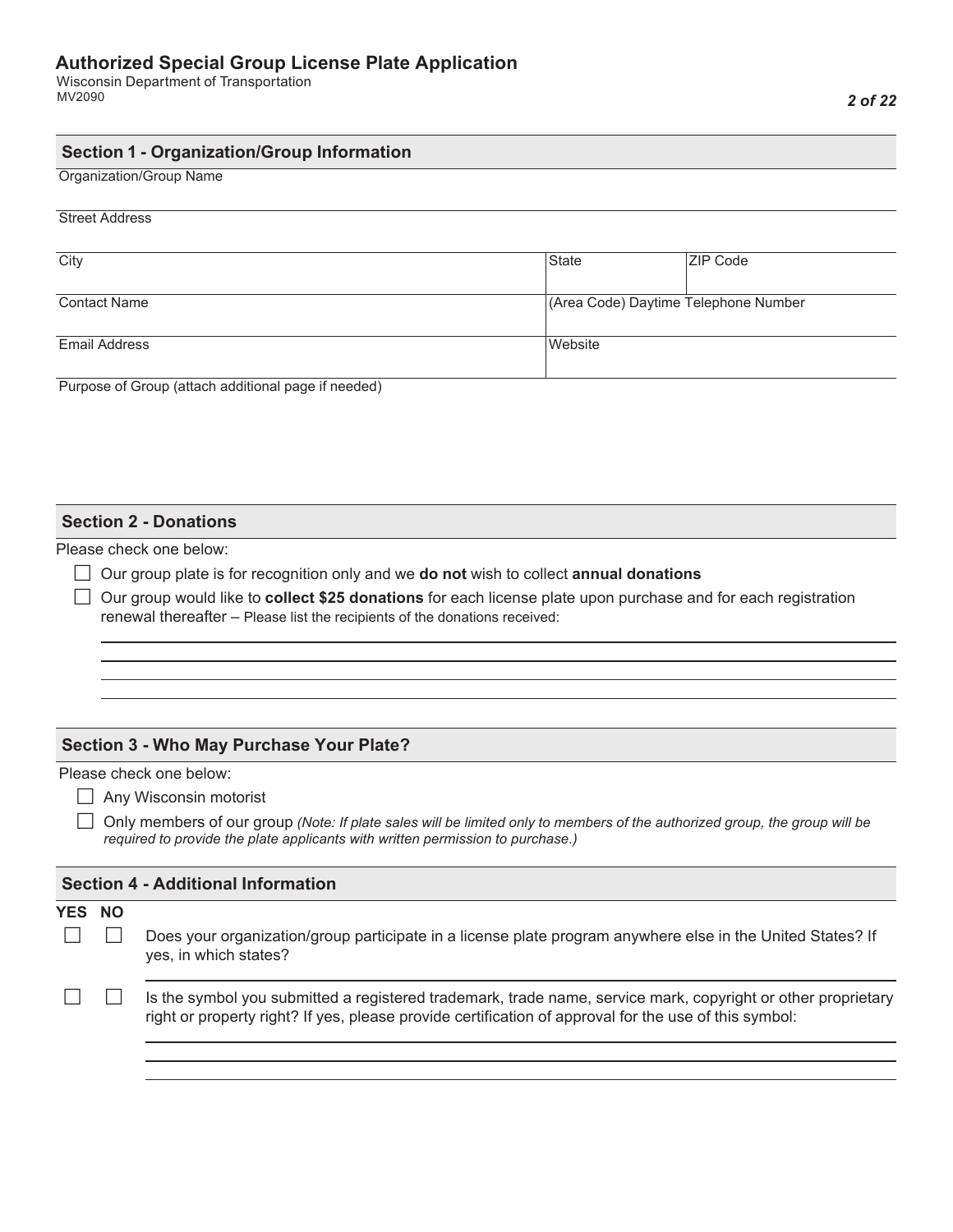Wisconsin Department of Transportation MV2090

## **Section 5 - Signatures**

| Signature  | <b>Home Street Address</b> | City | <b>State</b> | ZIP Code |
|------------|----------------------------|------|--------------|----------|
| 1.         |                            |      |              |          |
| $\vert$ 2. |                            |      |              |          |
| 3.         |                            |      |              |          |
| 4.         |                            |      |              |          |
| 5.         |                            |      |              |          |
| 6.         |                            |      |              |          |
| 7.         |                            |      |              |          |
| 8.         |                            |      |              |          |
| 9.         |                            |      |              |          |
| 10.        |                            |      |              |          |
| 11.        |                            |      |              |          |
| 12.        |                            |      |              |          |
| 13.        |                            |      |              |          |
| 14.        |                            |      |              |          |
| 15.        |                            |      |              |          |
| 16.        |                            |      |              |          |
| 17.        |                            |      |              |          |
| 18.        |                            |      |              |          |
| 19.        |                            |      |              |          |
| 20.        |                            |      |              |          |
| 21.        |                            |      |              |          |
| 22.        |                            |      |              |          |
| 23.        |                            |      |              |          |
| 24.        |                            |      |              |          |
| 25.        |                            |      |              |          |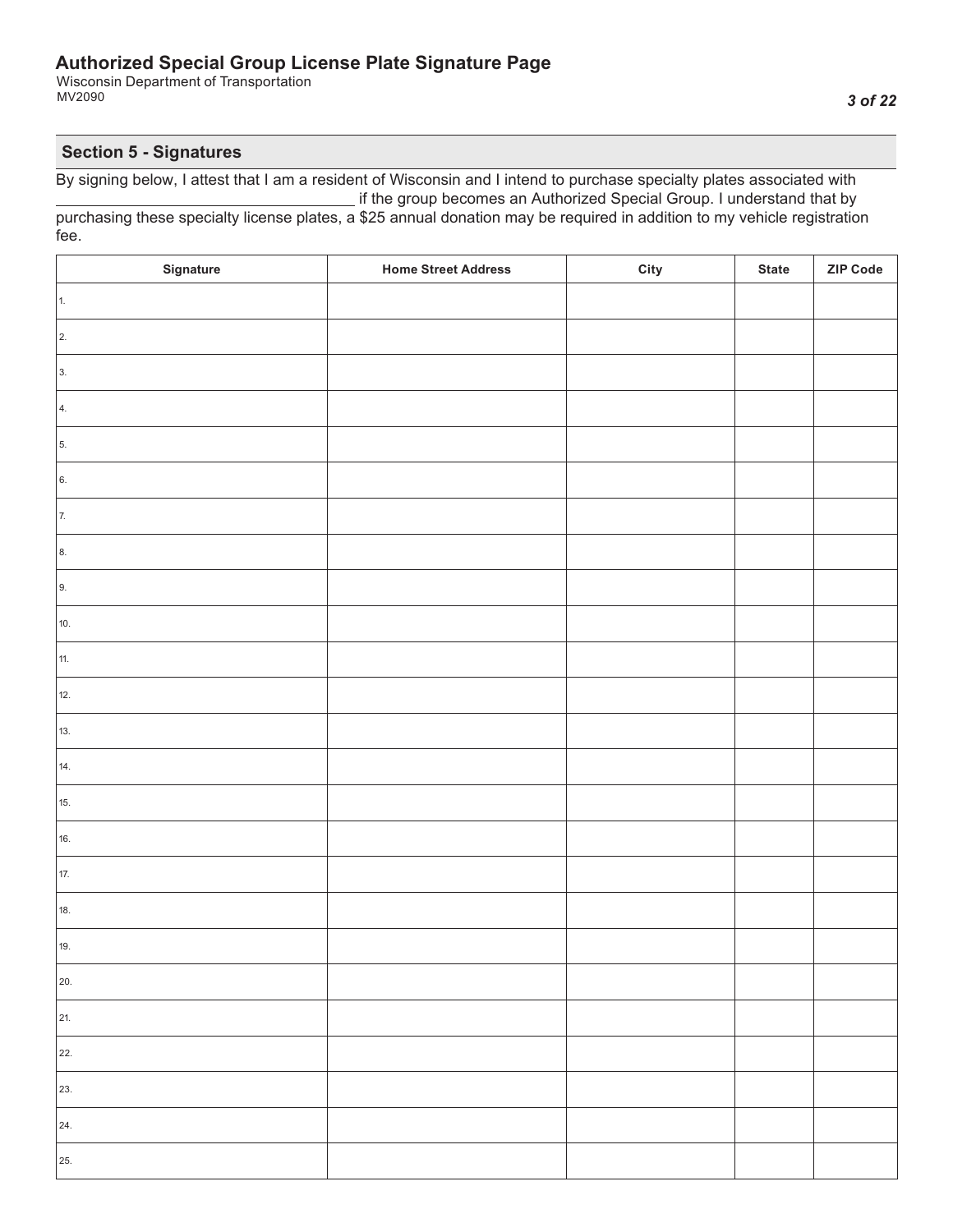Wisconsin Department of Transportation MV2090

## **Section 5 - Signatures**

| Signature  | <b>Home Street Address</b> | City | <b>State</b> | ZIP Code |
|------------|----------------------------|------|--------------|----------|
| 1.         |                            |      |              |          |
| $\vert$ 2. |                            |      |              |          |
| 3.         |                            |      |              |          |
| 4.         |                            |      |              |          |
| 5.         |                            |      |              |          |
| 6.         |                            |      |              |          |
| 7.         |                            |      |              |          |
| 8.         |                            |      |              |          |
| 9.         |                            |      |              |          |
| 10.        |                            |      |              |          |
| 11.        |                            |      |              |          |
| 12.        |                            |      |              |          |
| 13.        |                            |      |              |          |
| 14.        |                            |      |              |          |
| 15.        |                            |      |              |          |
| 16.        |                            |      |              |          |
| 17.        |                            |      |              |          |
| 18.        |                            |      |              |          |
| 19.        |                            |      |              |          |
| 20.        |                            |      |              |          |
| 21.        |                            |      |              |          |
| 22.        |                            |      |              |          |
| 23.        |                            |      |              |          |
| 24.        |                            |      |              |          |
| 25.        |                            |      |              |          |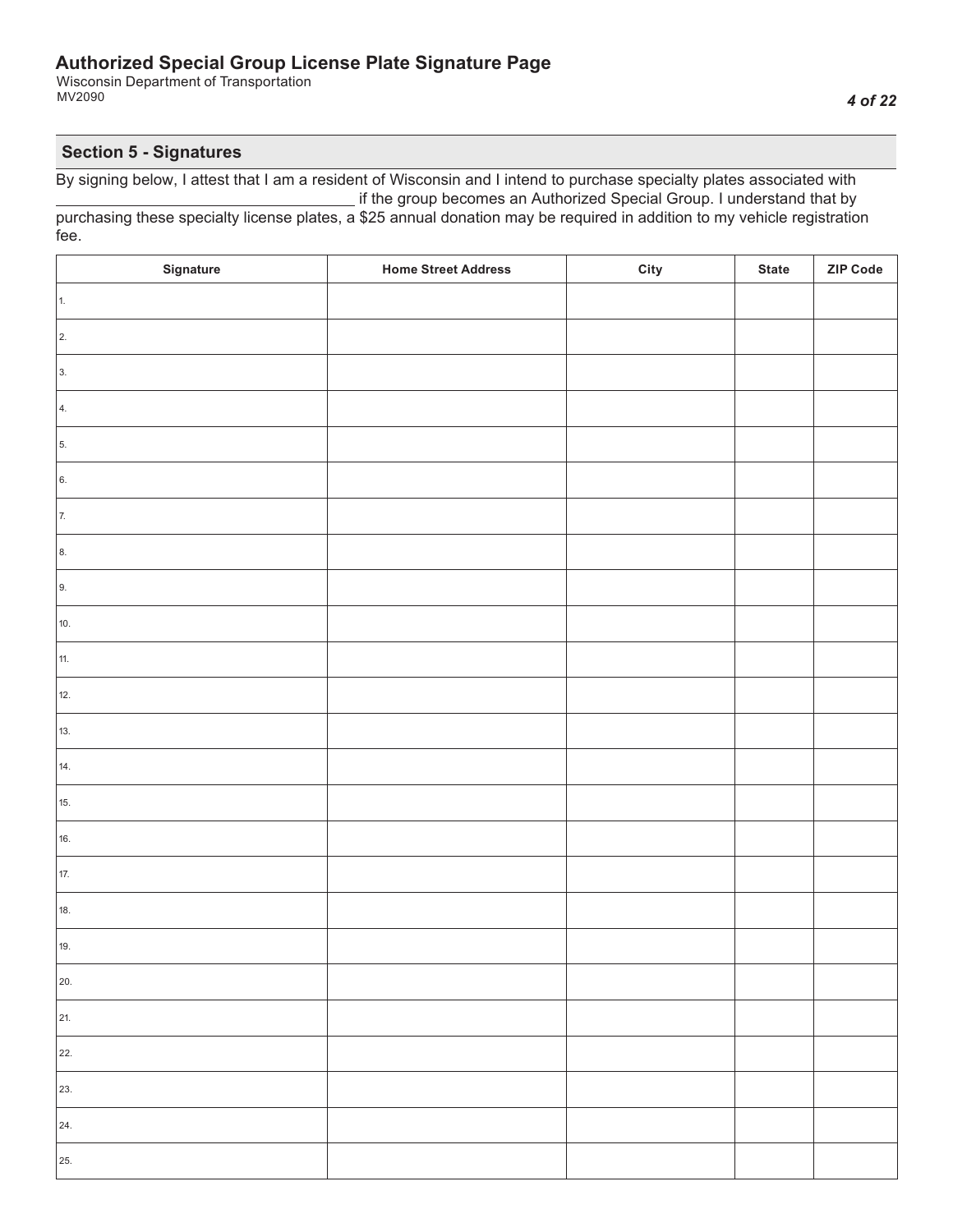Wisconsin Department of Transportation MV2090

## **Section 5 - Signatures**

| Signature  | <b>Home Street Address</b> | City | <b>State</b> | ZIP Code |
|------------|----------------------------|------|--------------|----------|
| 1.         |                            |      |              |          |
| $\vert$ 2. |                            |      |              |          |
| 3.         |                            |      |              |          |
| 4.         |                            |      |              |          |
| 5.         |                            |      |              |          |
| 6.         |                            |      |              |          |
| 7.         |                            |      |              |          |
| 8.         |                            |      |              |          |
| 9.         |                            |      |              |          |
| 10.        |                            |      |              |          |
| 11.        |                            |      |              |          |
| 12.        |                            |      |              |          |
| 13.        |                            |      |              |          |
| 14.        |                            |      |              |          |
| 15.        |                            |      |              |          |
| 16.        |                            |      |              |          |
| 17.        |                            |      |              |          |
| 18.        |                            |      |              |          |
| 19.        |                            |      |              |          |
| 20.        |                            |      |              |          |
| 21.        |                            |      |              |          |
| 22.        |                            |      |              |          |
| 23.        |                            |      |              |          |
| 24.        |                            |      |              |          |
| 25.        |                            |      |              |          |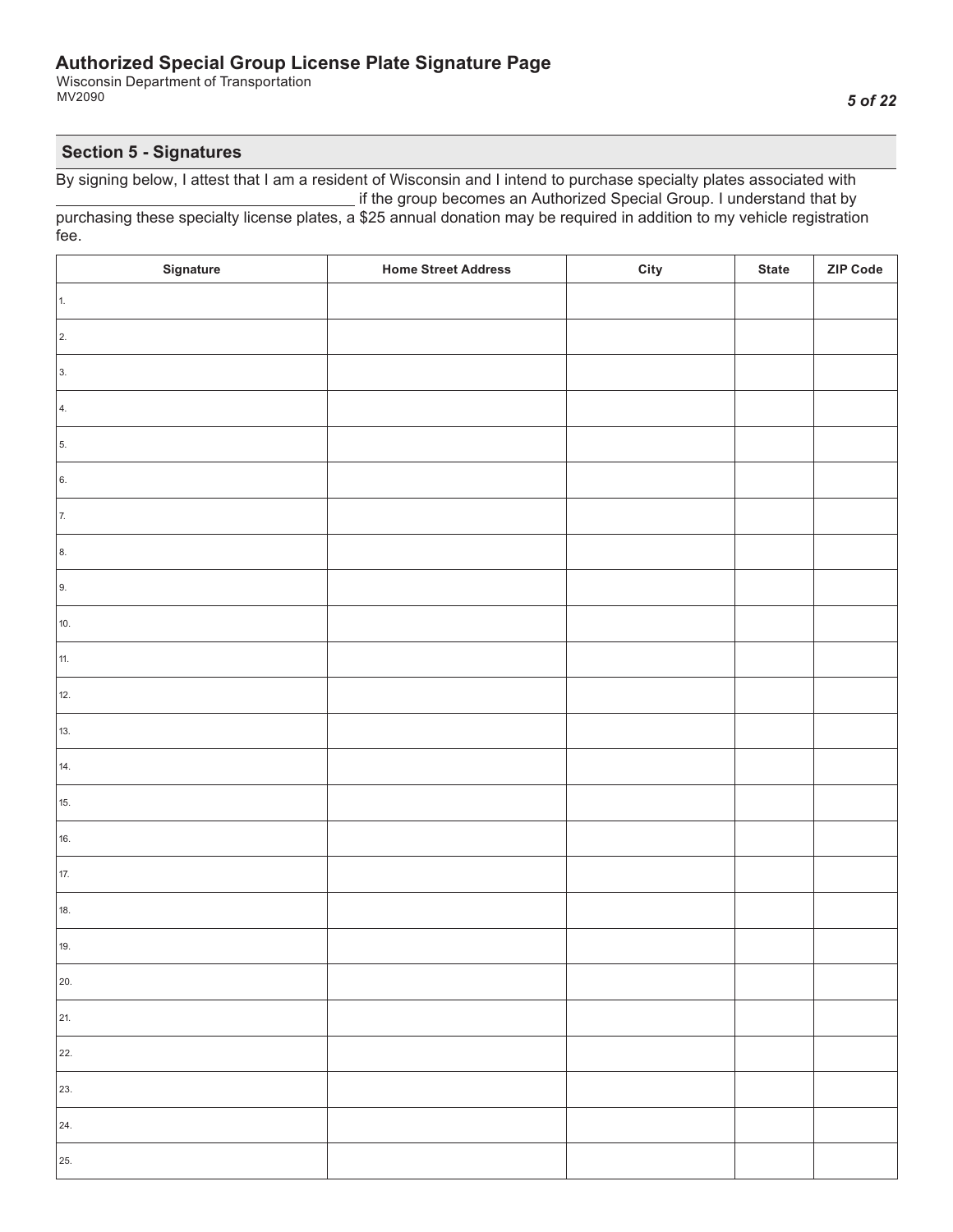Wisconsin Department of Transportation MV2090

#### **Section 5 - Signatures**

| Signature  | <b>Home Street Address</b> | City | <b>State</b> | ZIP Code |
|------------|----------------------------|------|--------------|----------|
| 1.         |                            |      |              |          |
| $\vert$ 2. |                            |      |              |          |
| 3.         |                            |      |              |          |
| 4.         |                            |      |              |          |
| 5.         |                            |      |              |          |
| 6.         |                            |      |              |          |
| 7.         |                            |      |              |          |
| 8.         |                            |      |              |          |
| 9.         |                            |      |              |          |
| 10.        |                            |      |              |          |
| 11.        |                            |      |              |          |
| 12.        |                            |      |              |          |
| 13.        |                            |      |              |          |
| 14.        |                            |      |              |          |
| 15.        |                            |      |              |          |
| 16.        |                            |      |              |          |
| 17.        |                            |      |              |          |
| 18.        |                            |      |              |          |
| 19.        |                            |      |              |          |
| 20.        |                            |      |              |          |
| 21.        |                            |      |              |          |
| 22.        |                            |      |              |          |
| 23.        |                            |      |              |          |
| 24.        |                            |      |              |          |
| 25.        |                            |      |              |          |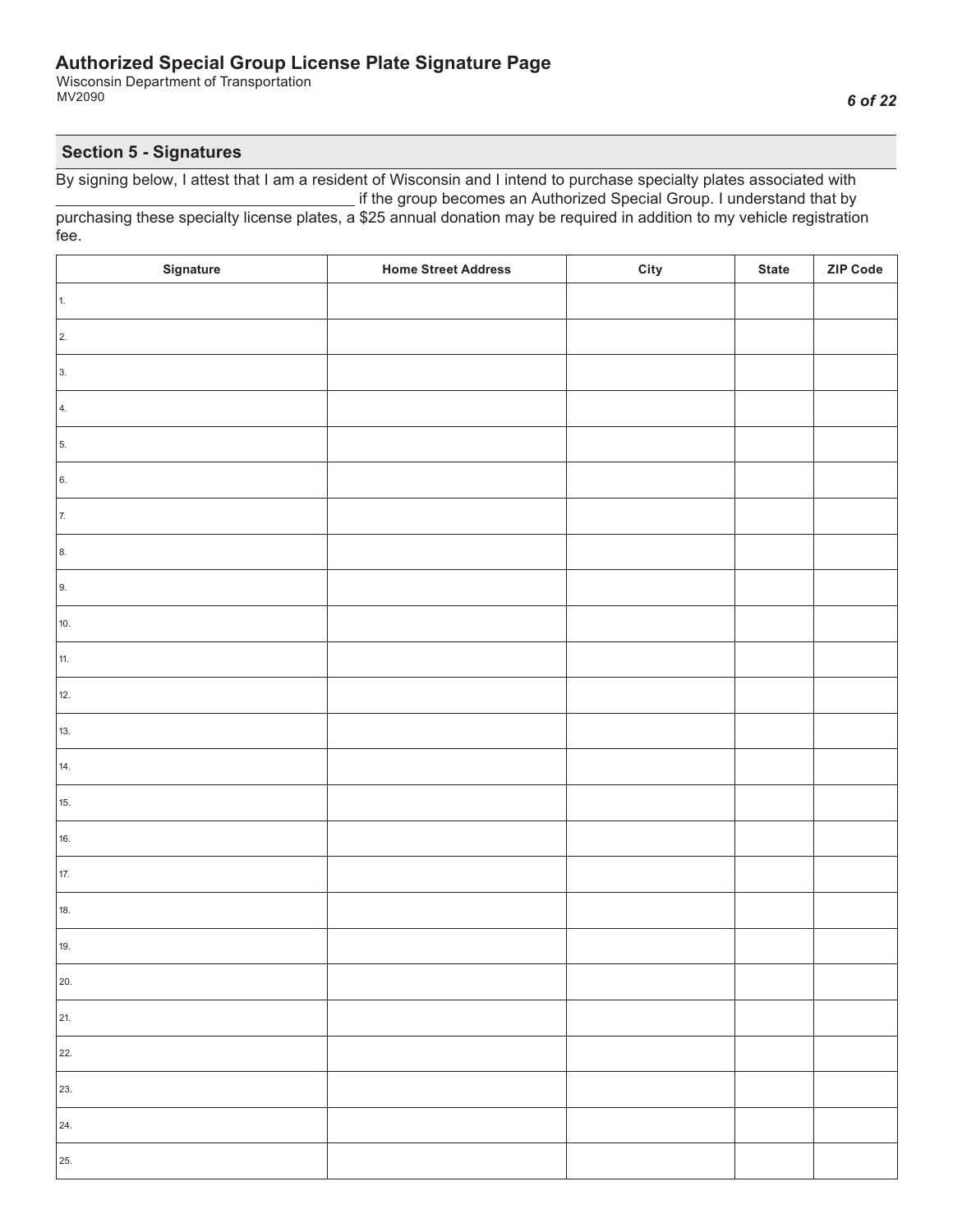Wisconsin Department of Transportation MV2090

## **Section 5 - Signatures**

| Signature  | <b>Home Street Address</b> | City | <b>State</b> | ZIP Code |
|------------|----------------------------|------|--------------|----------|
| 1.         |                            |      |              |          |
| $\vert$ 2. |                            |      |              |          |
| 3.         |                            |      |              |          |
| 4.         |                            |      |              |          |
| 5.         |                            |      |              |          |
| 6.         |                            |      |              |          |
| 7.         |                            |      |              |          |
| 8.         |                            |      |              |          |
| 9.         |                            |      |              |          |
| 10.        |                            |      |              |          |
| 11.        |                            |      |              |          |
| 12.        |                            |      |              |          |
| 13.        |                            |      |              |          |
| 14.        |                            |      |              |          |
| 15.        |                            |      |              |          |
| 16.        |                            |      |              |          |
| 17.        |                            |      |              |          |
| 18.        |                            |      |              |          |
| 19.        |                            |      |              |          |
| 20.        |                            |      |              |          |
| 21.        |                            |      |              |          |
| 22.        |                            |      |              |          |
| 23.        |                            |      |              |          |
| 24.        |                            |      |              |          |
| 25.        |                            |      |              |          |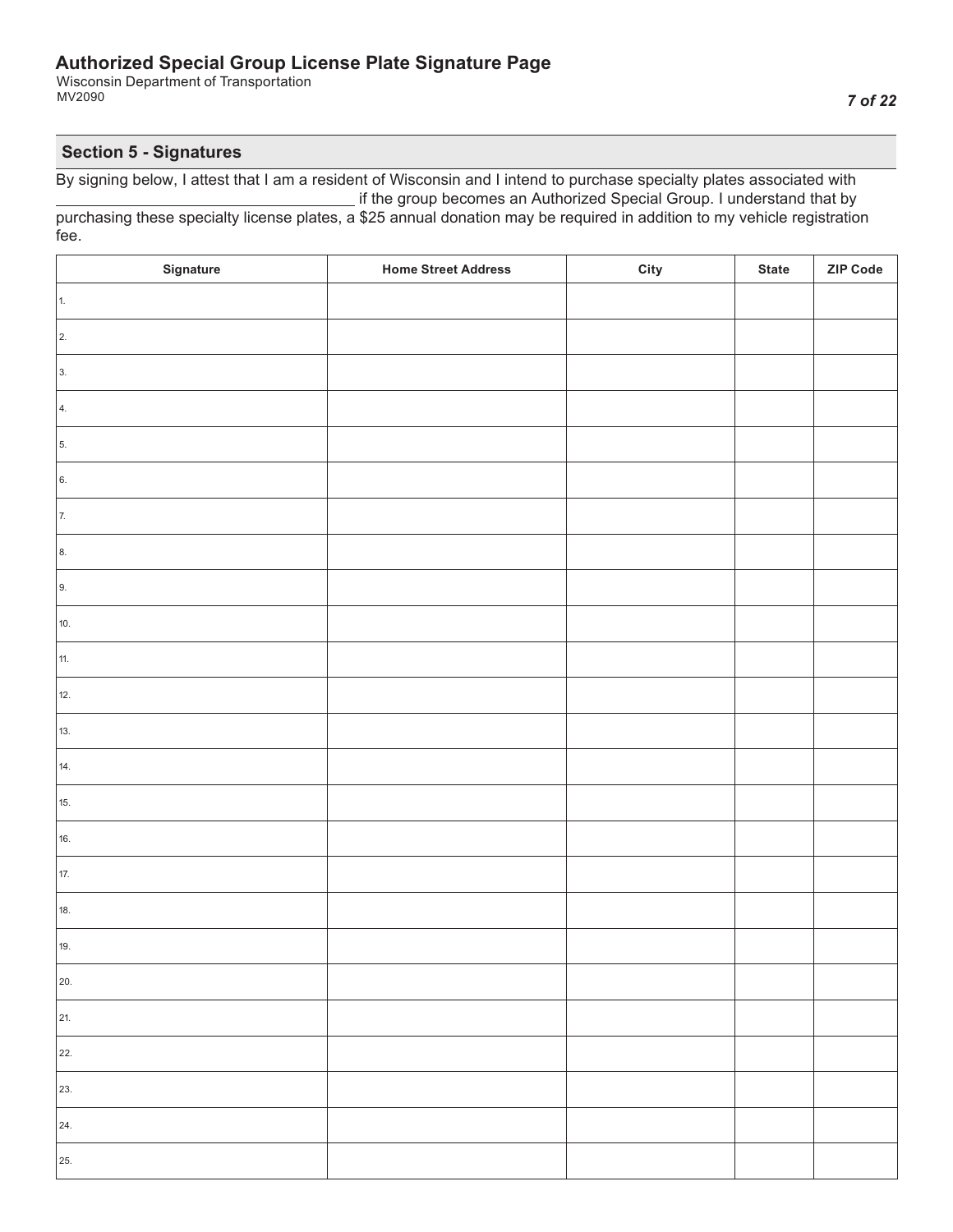Wisconsin Department of Transportation MV2090

#### **Section 5 - Signatures**

| Signature  | <b>Home Street Address</b> | City | <b>State</b> | ZIP Code |
|------------|----------------------------|------|--------------|----------|
| 1.         |                            |      |              |          |
| $\vert$ 2. |                            |      |              |          |
| 3.         |                            |      |              |          |
| 4.         |                            |      |              |          |
| 5.         |                            |      |              |          |
| 6.         |                            |      |              |          |
| 7.         |                            |      |              |          |
| 8.         |                            |      |              |          |
| 9.         |                            |      |              |          |
| 10.        |                            |      |              |          |
| 11.        |                            |      |              |          |
| 12.        |                            |      |              |          |
| 13.        |                            |      |              |          |
| 14.        |                            |      |              |          |
| 15.        |                            |      |              |          |
| 16.        |                            |      |              |          |
| 17.        |                            |      |              |          |
| 18.        |                            |      |              |          |
| 19.        |                            |      |              |          |
| 20.        |                            |      |              |          |
| 21.        |                            |      |              |          |
| 22.        |                            |      |              |          |
| 23.        |                            |      |              |          |
| 24.        |                            |      |              |          |
| 25.        |                            |      |              |          |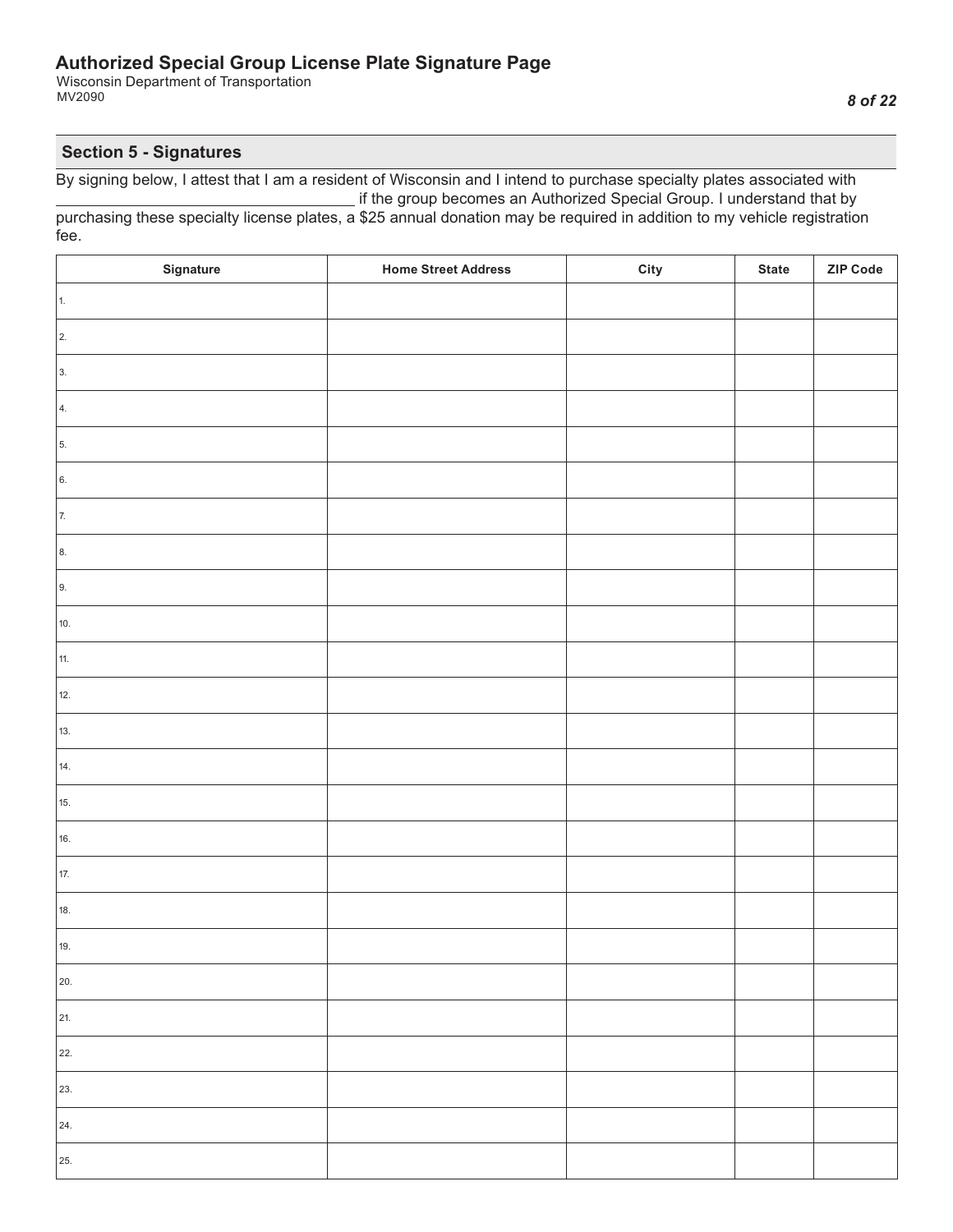Wisconsin Department of Transportation MV2090

## **Section 5 - Signatures**

| Signature  | <b>Home Street Address</b> | City | <b>State</b> | ZIP Code |
|------------|----------------------------|------|--------------|----------|
| 1.         |                            |      |              |          |
| $\vert$ 2. |                            |      |              |          |
| 3.         |                            |      |              |          |
| 4.         |                            |      |              |          |
| 5.         |                            |      |              |          |
| 6.         |                            |      |              |          |
| 7.         |                            |      |              |          |
| 8.         |                            |      |              |          |
| 9.         |                            |      |              |          |
| 10.        |                            |      |              |          |
| 11.        |                            |      |              |          |
| 12.        |                            |      |              |          |
| 13.        |                            |      |              |          |
| 14.        |                            |      |              |          |
| 15.        |                            |      |              |          |
| 16.        |                            |      |              |          |
| 17.        |                            |      |              |          |
| 18.        |                            |      |              |          |
| 19.        |                            |      |              |          |
| 20.        |                            |      |              |          |
| 21.        |                            |      |              |          |
| 22.        |                            |      |              |          |
| 23.        |                            |      |              |          |
| 24.        |                            |      |              |          |
| 25.        |                            |      |              |          |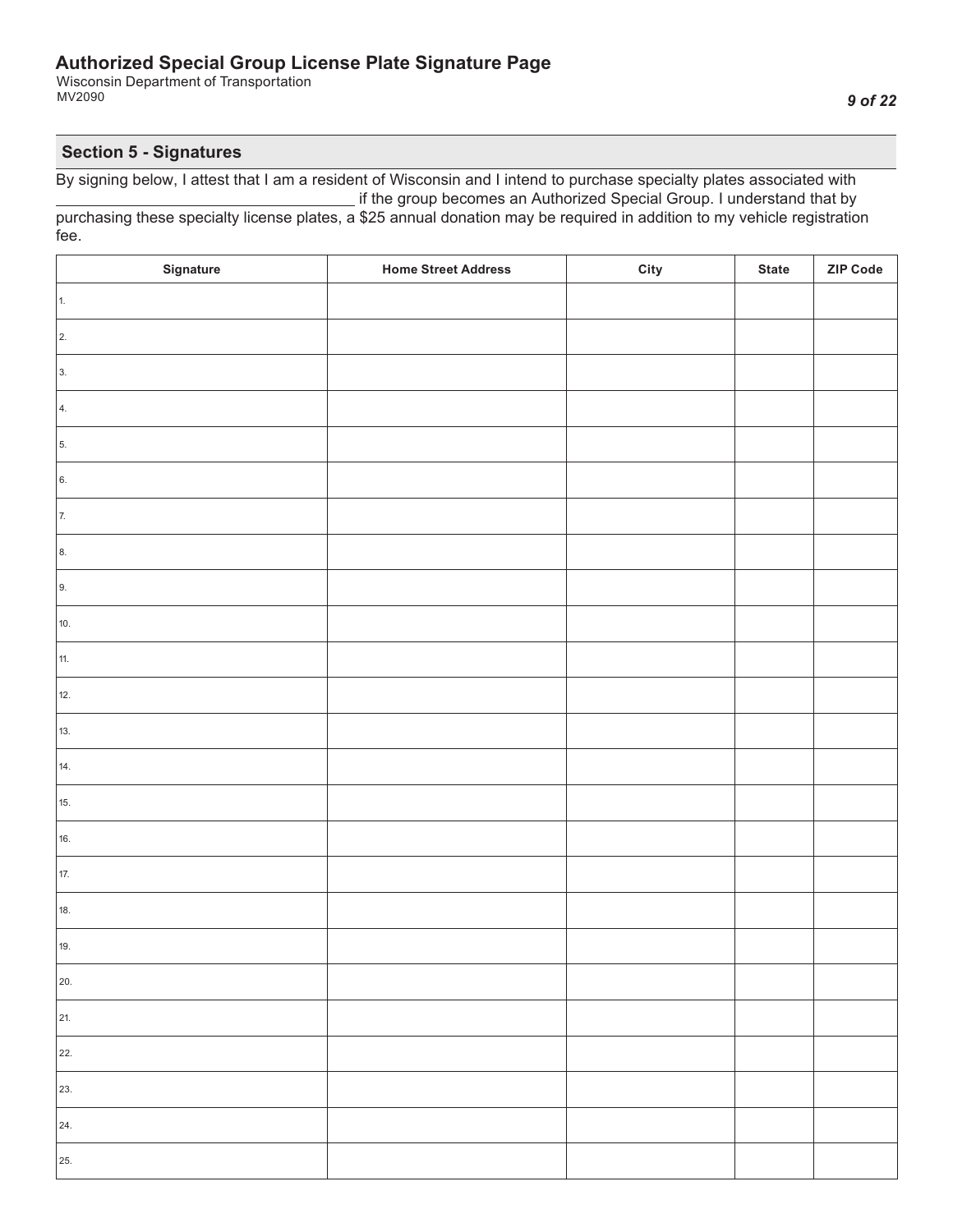Wisconsin Department of Transportation MV2090

#### **Section 5 - Signatures**

| Signature  | <b>Home Street Address</b> | City | <b>State</b> | ZIP Code |
|------------|----------------------------|------|--------------|----------|
| $\vert$ 1. |                            |      |              |          |
| $\vert$ 2. |                            |      |              |          |
| 3.         |                            |      |              |          |
| 4.         |                            |      |              |          |
| 5.         |                            |      |              |          |
| 6.         |                            |      |              |          |
| 7.         |                            |      |              |          |
| 8.         |                            |      |              |          |
| 9.         |                            |      |              |          |
| 10.        |                            |      |              |          |
| 11.        |                            |      |              |          |
| 12.        |                            |      |              |          |
| 13.        |                            |      |              |          |
| 14.        |                            |      |              |          |
| 15.        |                            |      |              |          |
| 16.        |                            |      |              |          |
| 17.        |                            |      |              |          |
| 18.        |                            |      |              |          |
| 19.        |                            |      |              |          |
| 20.        |                            |      |              |          |
| 21.        |                            |      |              |          |
| 22.        |                            |      |              |          |
| 23.        |                            |      |              |          |
| 24.        |                            |      |              |          |
| 25.        |                            |      |              |          |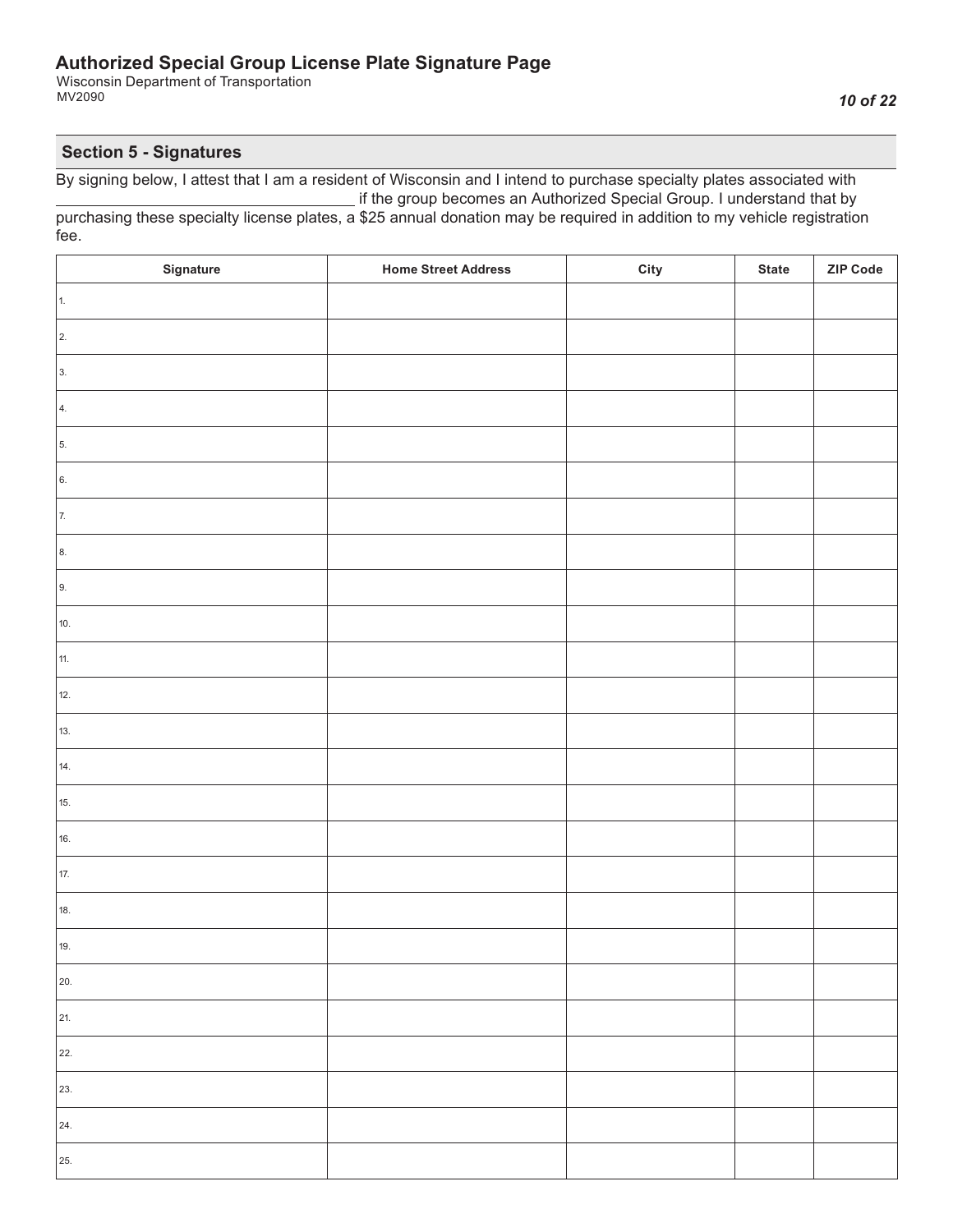Wisconsin Department of Transportation MV2090

## **Section 5 - Signatures**

| Signature  | <b>Home Street Address</b> | City | <b>State</b> | ZIP Code |
|------------|----------------------------|------|--------------|----------|
| 1.         |                            |      |              |          |
| $\vert$ 2. |                            |      |              |          |
| 3.         |                            |      |              |          |
| 4.         |                            |      |              |          |
| 5.         |                            |      |              |          |
| 6.         |                            |      |              |          |
| 7.         |                            |      |              |          |
| 8.         |                            |      |              |          |
| 9.         |                            |      |              |          |
| 10.        |                            |      |              |          |
| 11.        |                            |      |              |          |
| 12.        |                            |      |              |          |
| 13.        |                            |      |              |          |
| 14.        |                            |      |              |          |
| 15.        |                            |      |              |          |
| 16.        |                            |      |              |          |
| 17.        |                            |      |              |          |
| 18.        |                            |      |              |          |
| 19.        |                            |      |              |          |
| 20.        |                            |      |              |          |
| 21.        |                            |      |              |          |
| 22.        |                            |      |              |          |
| 23.        |                            |      |              |          |
| 24.        |                            |      |              |          |
| 25.        |                            |      |              |          |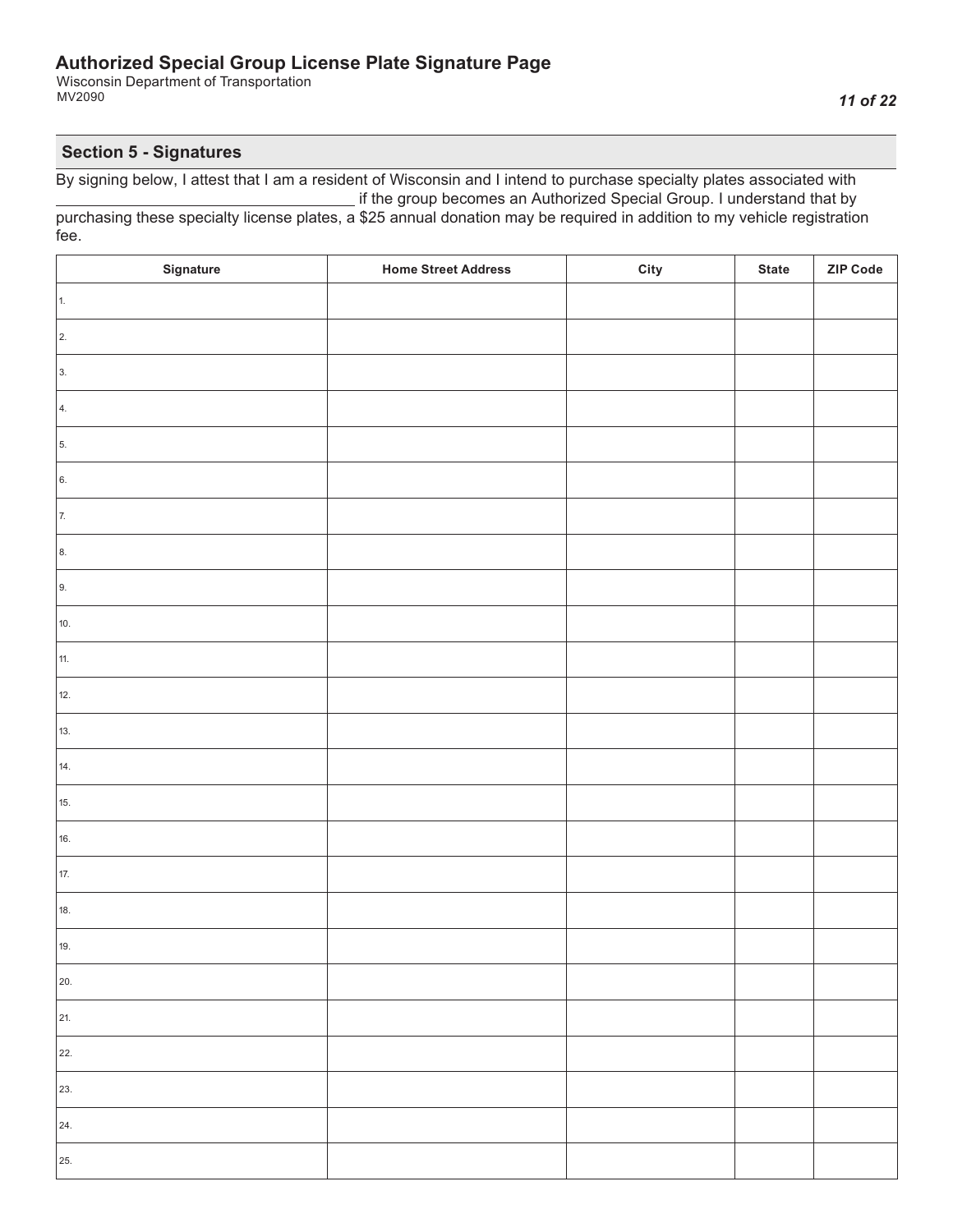Wisconsin Department of Transportation MV2090

## **Section 5 - Signatures**

| Signature  | <b>Home Street Address</b> | City | <b>State</b> | ZIP Code |
|------------|----------------------------|------|--------------|----------|
| 1.         |                            |      |              |          |
| $\vert$ 2. |                            |      |              |          |
| 3.         |                            |      |              |          |
| 4.         |                            |      |              |          |
| 5.         |                            |      |              |          |
| 6.         |                            |      |              |          |
| 7.         |                            |      |              |          |
| 8.         |                            |      |              |          |
| 9.         |                            |      |              |          |
| 10.        |                            |      |              |          |
| 11.        |                            |      |              |          |
| 12.        |                            |      |              |          |
| 13.        |                            |      |              |          |
| 14.        |                            |      |              |          |
| 15.        |                            |      |              |          |
| 16.        |                            |      |              |          |
| 17.        |                            |      |              |          |
| 18.        |                            |      |              |          |
| 19.        |                            |      |              |          |
| 20.        |                            |      |              |          |
| 21.        |                            |      |              |          |
| 22.        |                            |      |              |          |
| 23.        |                            |      |              |          |
| 24.        |                            |      |              |          |
| 25.        |                            |      |              |          |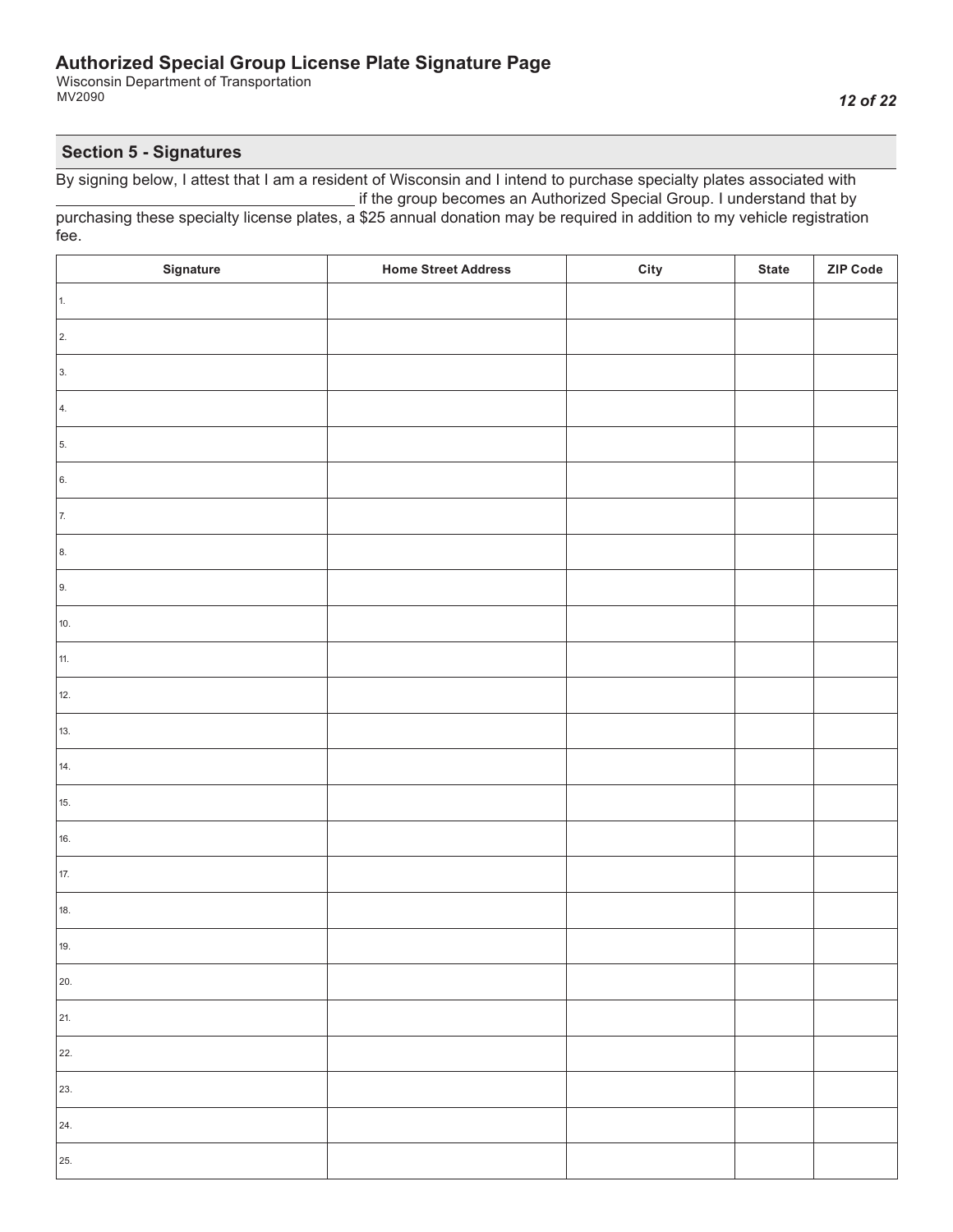Wisconsin Department of Transportation MV2090

## **Section 5 - Signatures**

| Signature  | <b>Home Street Address</b> | City | <b>State</b> | ZIP Code |
|------------|----------------------------|------|--------------|----------|
| $\vert$ 1. |                            |      |              |          |
| $\vert$ 2. |                            |      |              |          |
| 3.         |                            |      |              |          |
| 4.         |                            |      |              |          |
| 5.         |                            |      |              |          |
| 6.         |                            |      |              |          |
| 7.         |                            |      |              |          |
| 8.         |                            |      |              |          |
| 9.         |                            |      |              |          |
| 10.        |                            |      |              |          |
| 11.        |                            |      |              |          |
| 12.        |                            |      |              |          |
| 13.        |                            |      |              |          |
| 14.        |                            |      |              |          |
| 15.        |                            |      |              |          |
| 16.        |                            |      |              |          |
| 17.        |                            |      |              |          |
| 18.        |                            |      |              |          |
| 19.        |                            |      |              |          |
| 20.        |                            |      |              |          |
| 21.        |                            |      |              |          |
| 22.        |                            |      |              |          |
| 23.        |                            |      |              |          |
| 24.        |                            |      |              |          |
| 25.        |                            |      |              |          |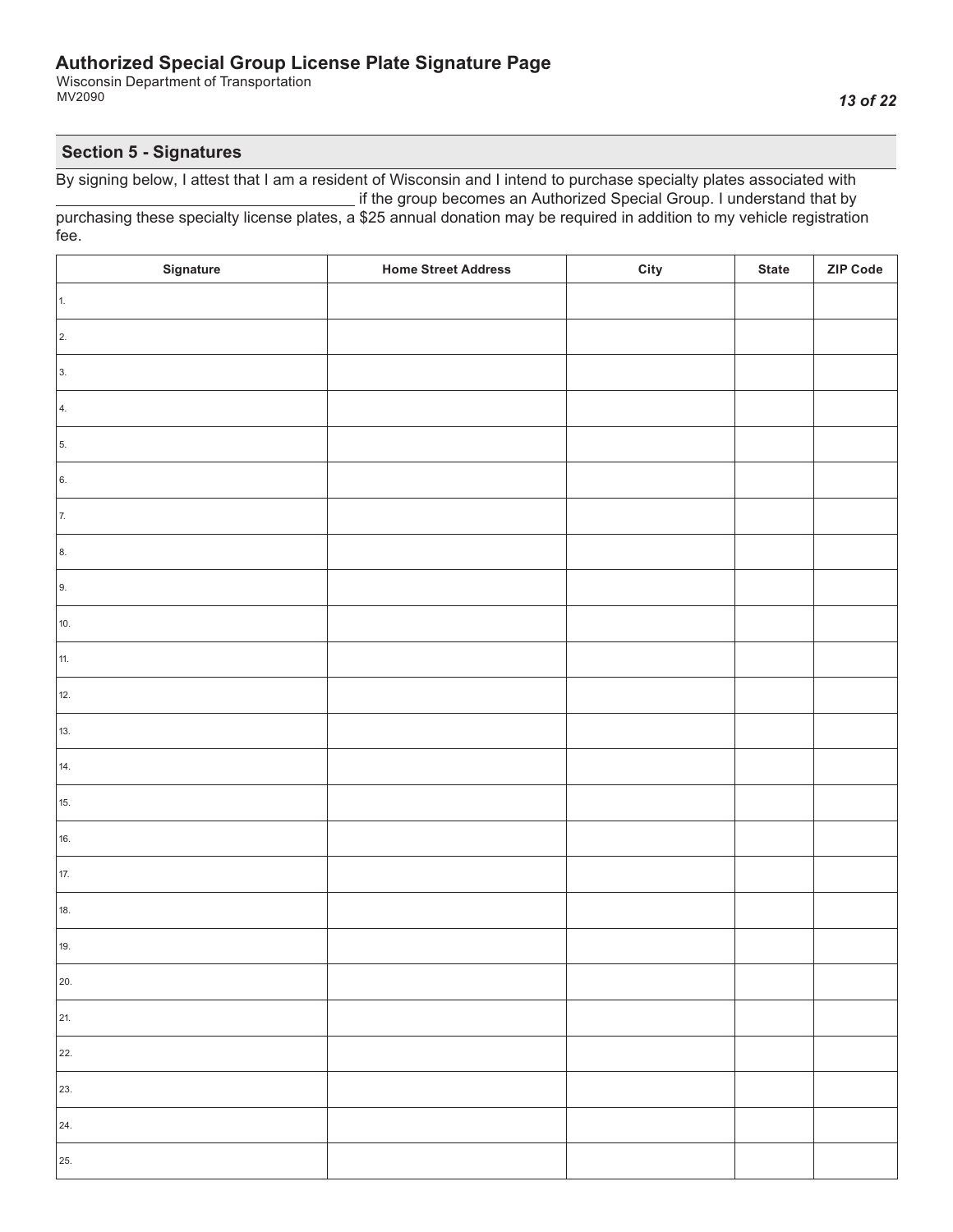Wisconsin Department of Transportation MV2090

## **Section 5 - Signatures**

| Signature  | <b>Home Street Address</b> | City | <b>State</b> | ZIP Code |
|------------|----------------------------|------|--------------|----------|
| $\vert$ 1. |                            |      |              |          |
| $\vert$ 2. |                            |      |              |          |
| 3.         |                            |      |              |          |
| 4.         |                            |      |              |          |
| 5.         |                            |      |              |          |
| 6.         |                            |      |              |          |
| 7.         |                            |      |              |          |
| 8.         |                            |      |              |          |
| 9.         |                            |      |              |          |
| 10.        |                            |      |              |          |
| 11.        |                            |      |              |          |
| 12.        |                            |      |              |          |
| 13.        |                            |      |              |          |
| 14.        |                            |      |              |          |
| 15.        |                            |      |              |          |
| 16.        |                            |      |              |          |
| 17.        |                            |      |              |          |
| 18.        |                            |      |              |          |
| 19.        |                            |      |              |          |
| 20.        |                            |      |              |          |
| 21.        |                            |      |              |          |
| 22.        |                            |      |              |          |
| 23.        |                            |      |              |          |
| 24.        |                            |      |              |          |
| 25.        |                            |      |              |          |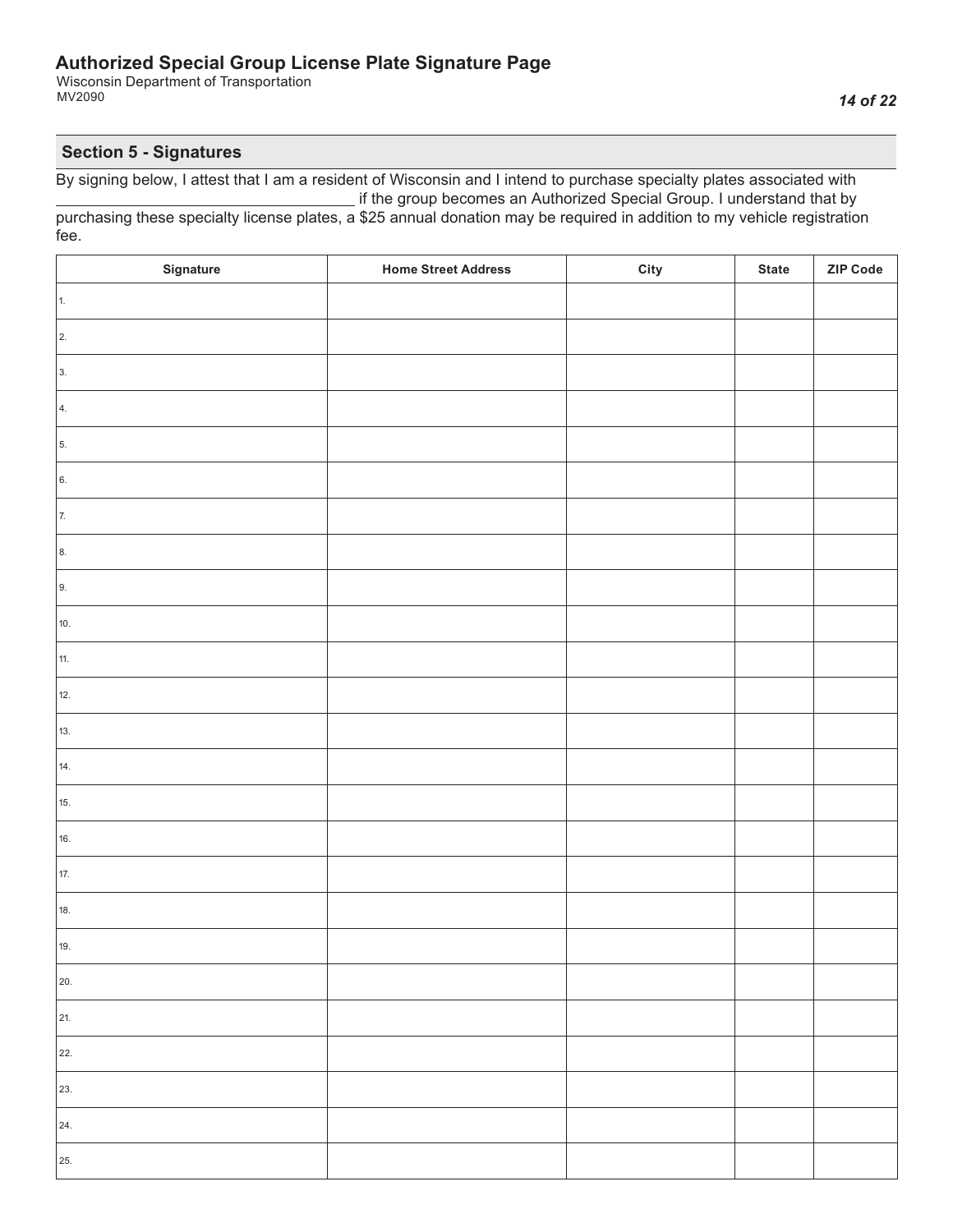Wisconsin Department of Transportation MV2090

## **Section 5 - Signatures**

| Signature  | <b>Home Street Address</b> | City | <b>State</b> | <b>ZIP Code</b> |
|------------|----------------------------|------|--------------|-----------------|
| 1.         |                            |      |              |                 |
| $\vert$ 2. |                            |      |              |                 |
| 3.         |                            |      |              |                 |
| 4.         |                            |      |              |                 |
| 5.         |                            |      |              |                 |
| 6.         |                            |      |              |                 |
| 7.         |                            |      |              |                 |
| 8.         |                            |      |              |                 |
| 9.         |                            |      |              |                 |
| 10.        |                            |      |              |                 |
| 11.        |                            |      |              |                 |
| 12.        |                            |      |              |                 |
| 13.        |                            |      |              |                 |
| 14.        |                            |      |              |                 |
| 15.        |                            |      |              |                 |
| 16.        |                            |      |              |                 |
| 17.        |                            |      |              |                 |
| 18.        |                            |      |              |                 |
| 19.        |                            |      |              |                 |
| 20.        |                            |      |              |                 |
| 21.        |                            |      |              |                 |
| 22.        |                            |      |              |                 |
| 23.        |                            |      |              |                 |
| 24.        |                            |      |              |                 |
| 25.        |                            |      |              |                 |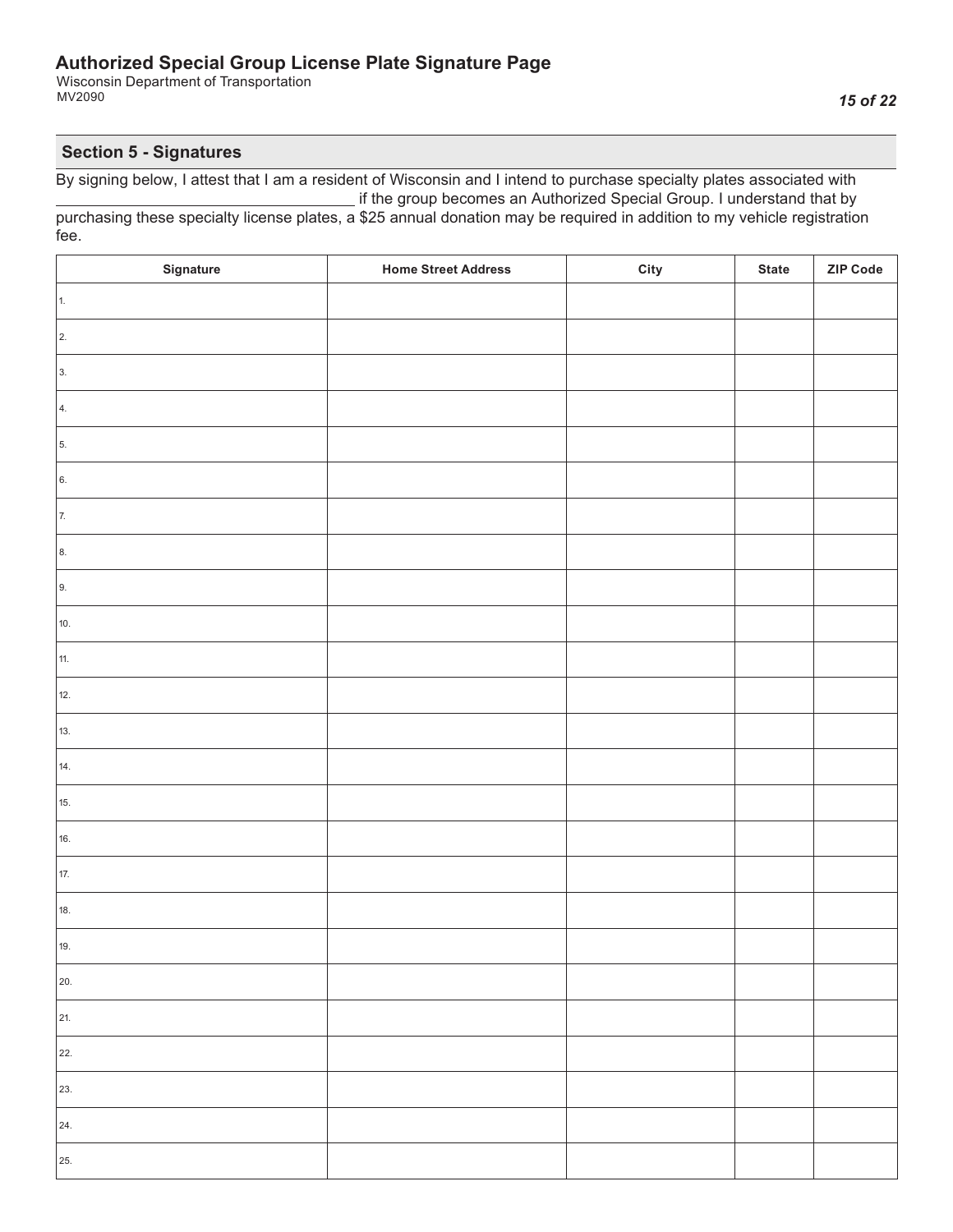Wisconsin Department of Transportation MV2090

## **Section 5 - Signatures**

| Signature  | <b>Home Street Address</b> | City | <b>State</b> | <b>ZIP Code</b> |
|------------|----------------------------|------|--------------|-----------------|
| 1.         |                            |      |              |                 |
| $\vert$ 2. |                            |      |              |                 |
| 3.         |                            |      |              |                 |
| 4.         |                            |      |              |                 |
| 5.         |                            |      |              |                 |
| 6.         |                            |      |              |                 |
| 7.         |                            |      |              |                 |
| 8.         |                            |      |              |                 |
| 9.         |                            |      |              |                 |
| 10.        |                            |      |              |                 |
| 11.        |                            |      |              |                 |
| 12.        |                            |      |              |                 |
| 13.        |                            |      |              |                 |
| 14.        |                            |      |              |                 |
| 15.        |                            |      |              |                 |
| 16.        |                            |      |              |                 |
| 17.        |                            |      |              |                 |
| 18.        |                            |      |              |                 |
| 19.        |                            |      |              |                 |
| 20.        |                            |      |              |                 |
| 21.        |                            |      |              |                 |
| 22.        |                            |      |              |                 |
| 23.        |                            |      |              |                 |
| 24.        |                            |      |              |                 |
| 25.        |                            |      |              |                 |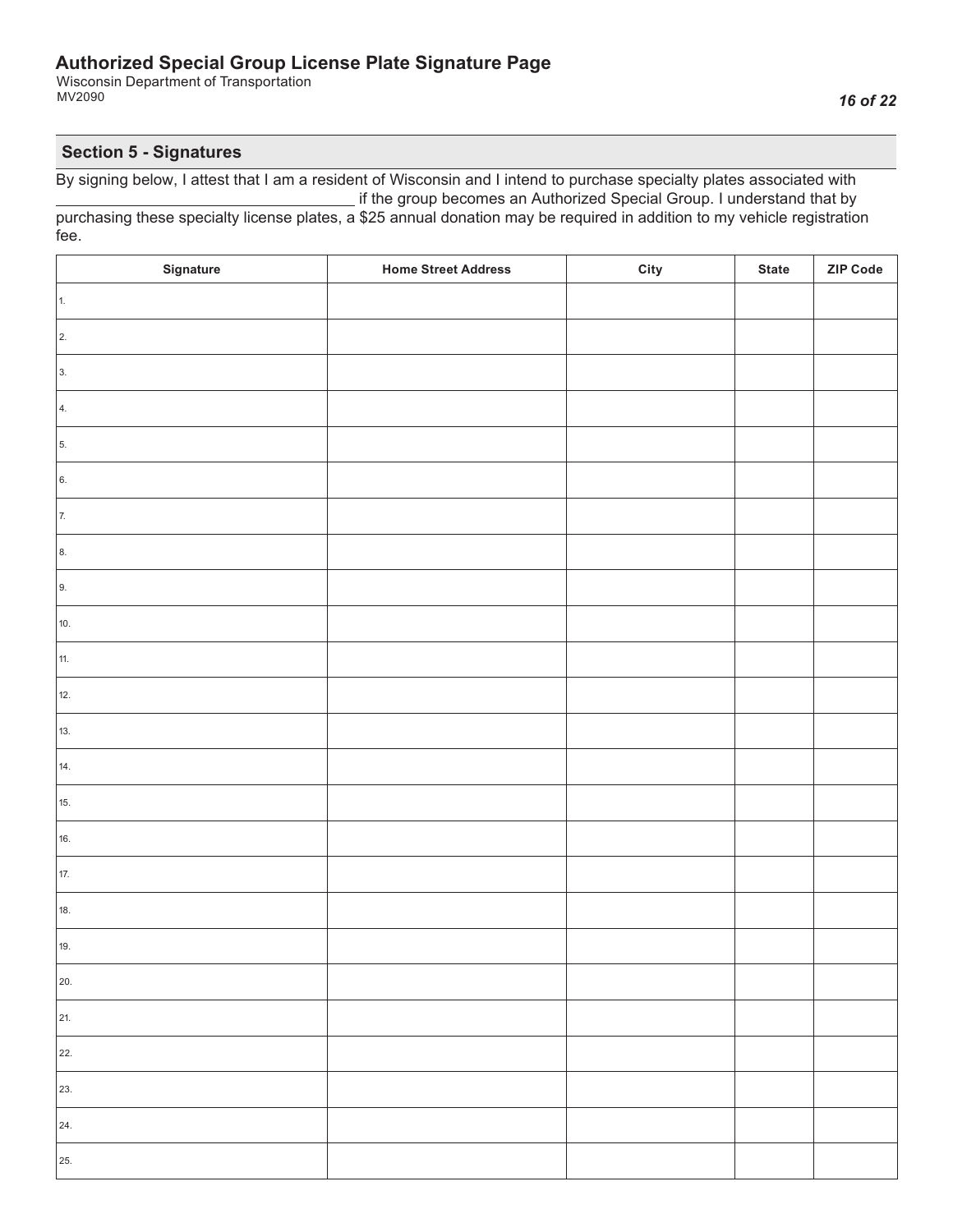Wisconsin Department of Transportation MV2090

## **Section 5 - Signatures**

| Signature  | <b>Home Street Address</b> | City | <b>State</b> | ZIP Code |
|------------|----------------------------|------|--------------|----------|
| 1.         |                            |      |              |          |
| $\vert$ 2. |                            |      |              |          |
| 3.         |                            |      |              |          |
| 4.         |                            |      |              |          |
| 5.         |                            |      |              |          |
| 6.         |                            |      |              |          |
| 7.         |                            |      |              |          |
| 8.         |                            |      |              |          |
| 9.         |                            |      |              |          |
| 10.        |                            |      |              |          |
| 11.        |                            |      |              |          |
| 12.        |                            |      |              |          |
| 13.        |                            |      |              |          |
| 14.        |                            |      |              |          |
| 15.        |                            |      |              |          |
| 16.        |                            |      |              |          |
| 17.        |                            |      |              |          |
| 18.        |                            |      |              |          |
| 19.        |                            |      |              |          |
| 20.        |                            |      |              |          |
| 21.        |                            |      |              |          |
| 22.        |                            |      |              |          |
| 23.        |                            |      |              |          |
| 24.        |                            |      |              |          |
| 25.        |                            |      |              |          |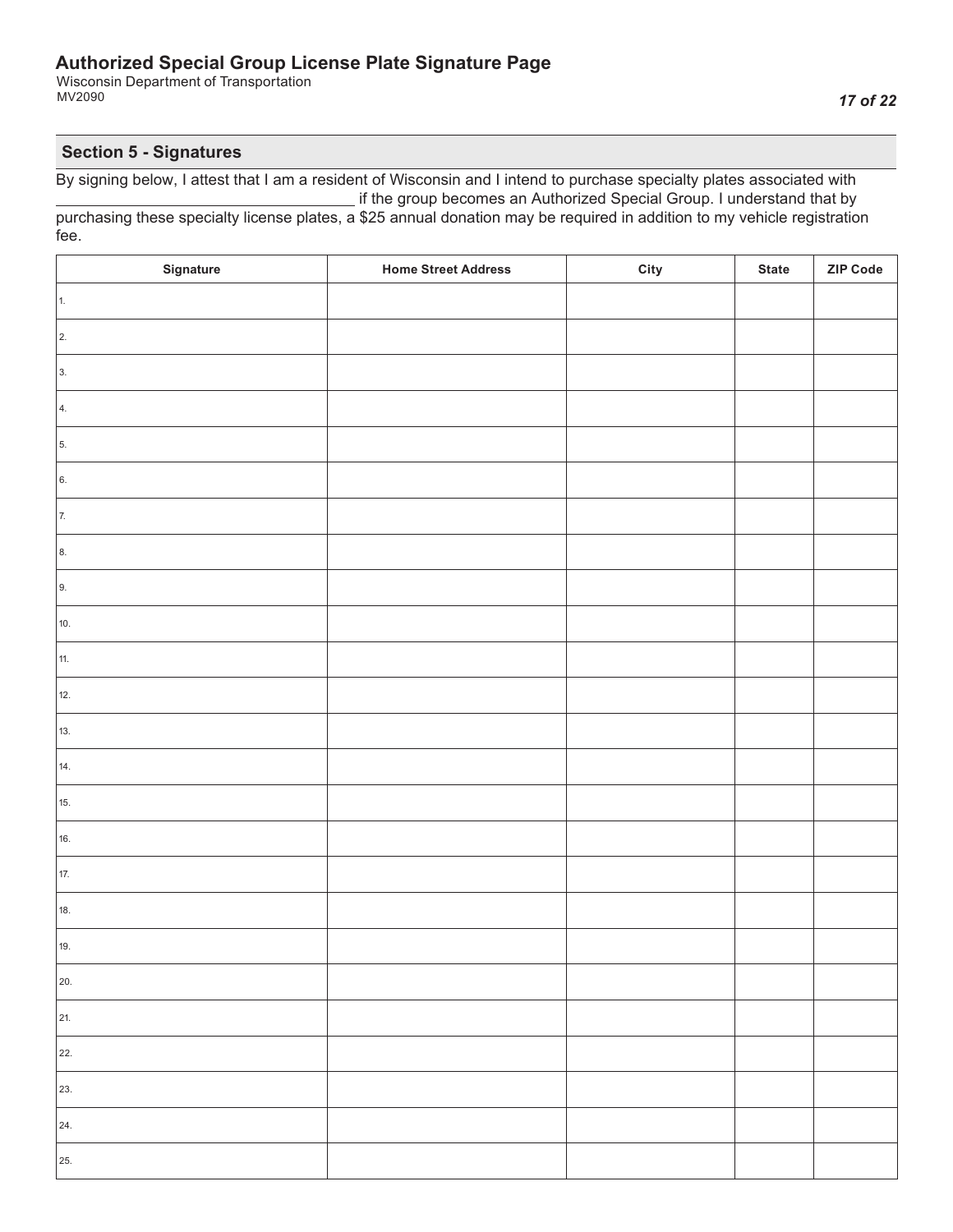Wisconsin Department of Transportation MV2090

## **Section 5 - Signatures**

| Signature  | <b>Home Street Address</b> | City | <b>State</b> | <b>ZIP Code</b> |
|------------|----------------------------|------|--------------|-----------------|
| 1.         |                            |      |              |                 |
| $\vert$ 2. |                            |      |              |                 |
| 3.         |                            |      |              |                 |
| 4.         |                            |      |              |                 |
| 5.         |                            |      |              |                 |
| 6.         |                            |      |              |                 |
| 7.         |                            |      |              |                 |
| 8.         |                            |      |              |                 |
| 9.         |                            |      |              |                 |
| 10.        |                            |      |              |                 |
| 11.        |                            |      |              |                 |
| 12.        |                            |      |              |                 |
| 13.        |                            |      |              |                 |
| 14.        |                            |      |              |                 |
| 15.        |                            |      |              |                 |
| 16.        |                            |      |              |                 |
| 17.        |                            |      |              |                 |
| 18.        |                            |      |              |                 |
| 19.        |                            |      |              |                 |
| 20.        |                            |      |              |                 |
| 21.        |                            |      |              |                 |
| 22.        |                            |      |              |                 |
| 23.        |                            |      |              |                 |
| 24.        |                            |      |              |                 |
| 25.        |                            |      |              |                 |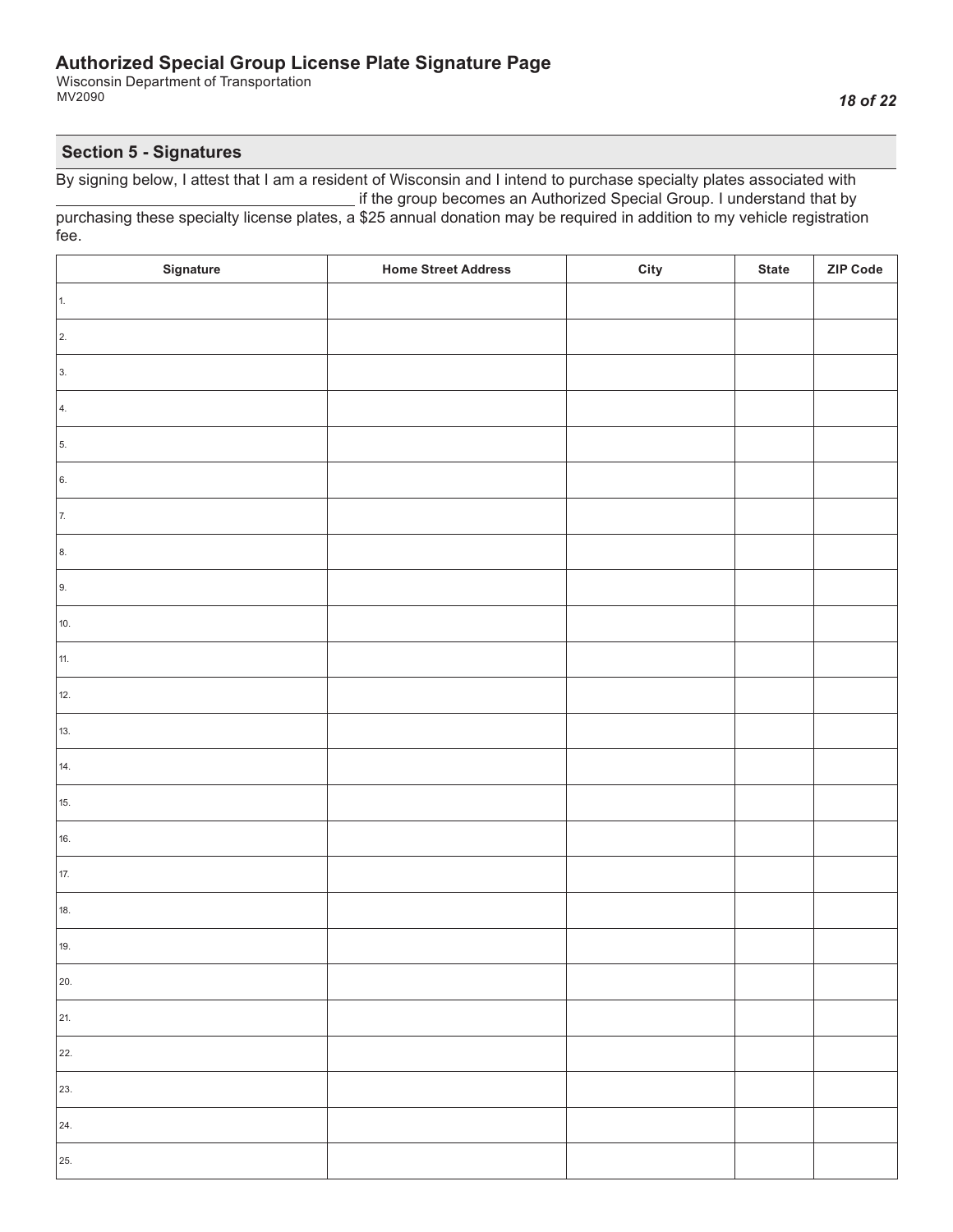Wisconsin Department of Transportation MV2090

## **Section 5 - Signatures**

| Signature  | <b>Home Street Address</b> | City | <b>State</b> | ZIP Code |
|------------|----------------------------|------|--------------|----------|
| 1.         |                            |      |              |          |
| $\vert$ 2. |                            |      |              |          |
| 3.         |                            |      |              |          |
| 4.         |                            |      |              |          |
| 5.         |                            |      |              |          |
| 6.         |                            |      |              |          |
| 7.         |                            |      |              |          |
| 8.         |                            |      |              |          |
| 9.         |                            |      |              |          |
| 10.        |                            |      |              |          |
| 11.        |                            |      |              |          |
| 12.        |                            |      |              |          |
| 13.        |                            |      |              |          |
| 14.        |                            |      |              |          |
| 15.        |                            |      |              |          |
| 16.        |                            |      |              |          |
| 17.        |                            |      |              |          |
| 18.        |                            |      |              |          |
| 19.        |                            |      |              |          |
| 20.        |                            |      |              |          |
| 21.        |                            |      |              |          |
| 22.        |                            |      |              |          |
| 23.        |                            |      |              |          |
| 24.        |                            |      |              |          |
| 25.        |                            |      |              |          |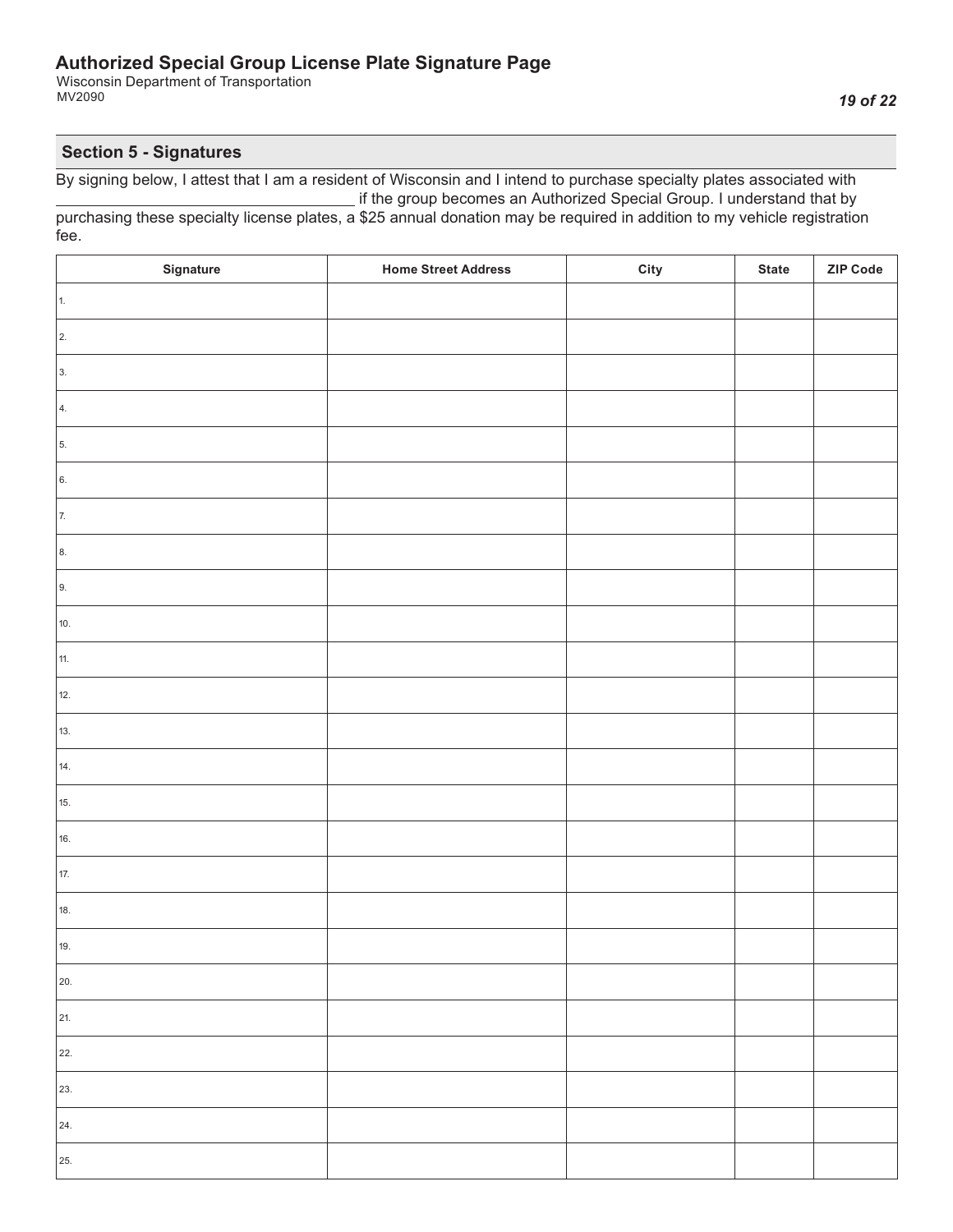Wisconsin Department of Transportation MV2090

#### **Section 5 - Signatures**

| Signature  | <b>Home Street Address</b> | City | <b>State</b> | ZIP Code |
|------------|----------------------------|------|--------------|----------|
| $\vert$ 1. |                            |      |              |          |
| $\vert$ 2. |                            |      |              |          |
| 3.         |                            |      |              |          |
| 4.         |                            |      |              |          |
| 5.         |                            |      |              |          |
| 6.         |                            |      |              |          |
| 7.         |                            |      |              |          |
| 8.         |                            |      |              |          |
| 9.         |                            |      |              |          |
| 10.        |                            |      |              |          |
| 11.        |                            |      |              |          |
| 12.        |                            |      |              |          |
| 13.        |                            |      |              |          |
| 14.        |                            |      |              |          |
| 15.        |                            |      |              |          |
| 16.        |                            |      |              |          |
| 17.        |                            |      |              |          |
| 18.        |                            |      |              |          |
| 19.        |                            |      |              |          |
| 20.        |                            |      |              |          |
| 21.        |                            |      |              |          |
| 22.        |                            |      |              |          |
| 23.        |                            |      |              |          |
| 24.        |                            |      |              |          |
| 25.        |                            |      |              |          |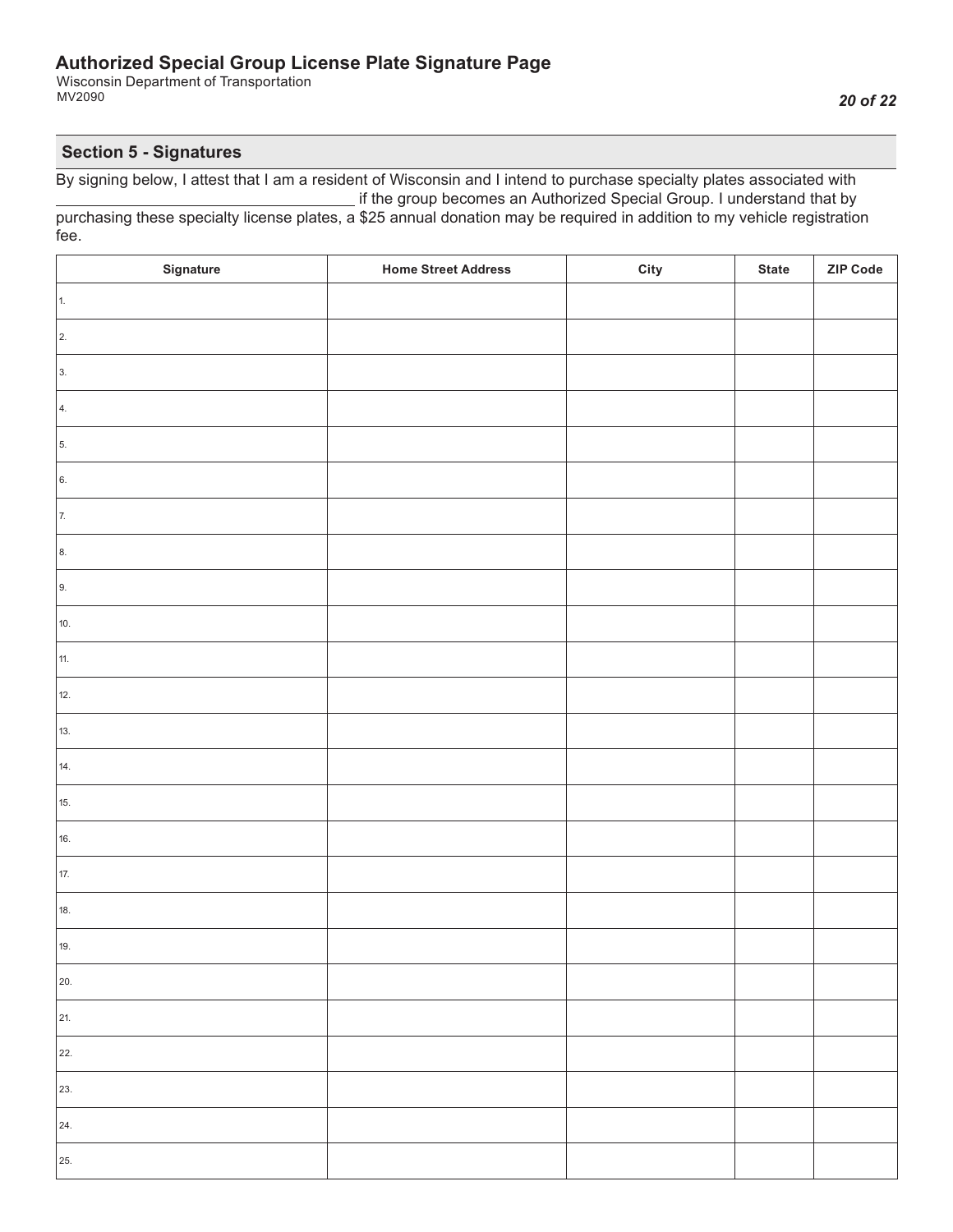Wisconsin Department of Transportation MV2090

## **Section 5 - Signatures**

| Signature  | <b>Home Street Address</b> | City | <b>State</b> | ZIP Code |
|------------|----------------------------|------|--------------|----------|
| 1.         |                            |      |              |          |
| $\vert$ 2. |                            |      |              |          |
| 3.         |                            |      |              |          |
| 4.         |                            |      |              |          |
| 5.         |                            |      |              |          |
| 6.         |                            |      |              |          |
| 7.         |                            |      |              |          |
| 8.         |                            |      |              |          |
| 9.         |                            |      |              |          |
| 10.        |                            |      |              |          |
| 11.        |                            |      |              |          |
| 12.        |                            |      |              |          |
| 13.        |                            |      |              |          |
| 14.        |                            |      |              |          |
| 15.        |                            |      |              |          |
| 16.        |                            |      |              |          |
| 17.        |                            |      |              |          |
| 18.        |                            |      |              |          |
| 19.        |                            |      |              |          |
| 20.        |                            |      |              |          |
| 21.        |                            |      |              |          |
| 22.        |                            |      |              |          |
| 23.        |                            |      |              |          |
| 24.        |                            |      |              |          |
| 25.        |                            |      |              |          |